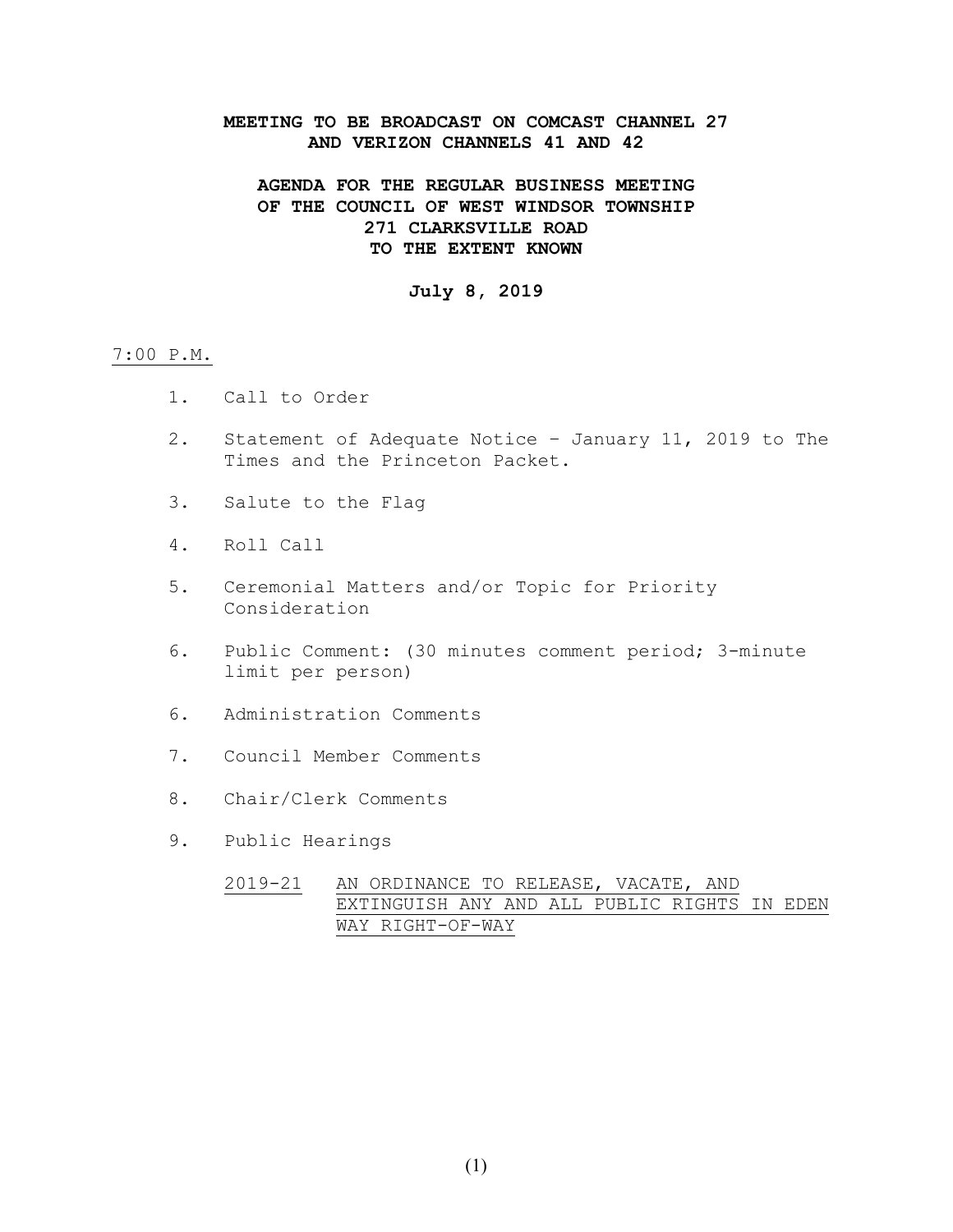- 10. Consent Agenda
	- A. Resolutions
	- 2019-R143 Approving the Request for a Permit from L.E.A.D. Freedom Fest State Fair for a Public Fireworks Display on July 13, 2019 (Rain date July 14, 2019) at Mercer County Park
	- 2019-R144 Extending the Sewer Reservation Capacity for the Project Known as Woodstone at West Windsor (PB17-08) for an Additional Year
	- B. Minutes

Business Session – May 28, 2019 – as amended Business Session – June 10, 2019 – as amended

- C. Bills & Claims
- 11. Items Removed from Consent Agenda
- 12. Recommendations from Administration and Council/Clerk
	- 2019-R142 Authorizing the Sale of a Plenary Retail Consumption License for Sale of Alcoholic Beverages Per the Procedures Set Forth in N.J.S.A. 33:1-19.3 et seq.
	- 2019-R145 Authorizing the Business Administrator to Purchase from CDW-Government Annual Support, Updates, and Instant Replacement for E-mail Archiver for the Municipal Building - \$2,440.00
	- 2019-R146 Authorizing the Business Administrator to Purchase from CDW-Government Semi-Annual Maintenance of Vehicle Tracking Solutions for Public Works Vehicles and the Senior Center Bus - \$4,321.80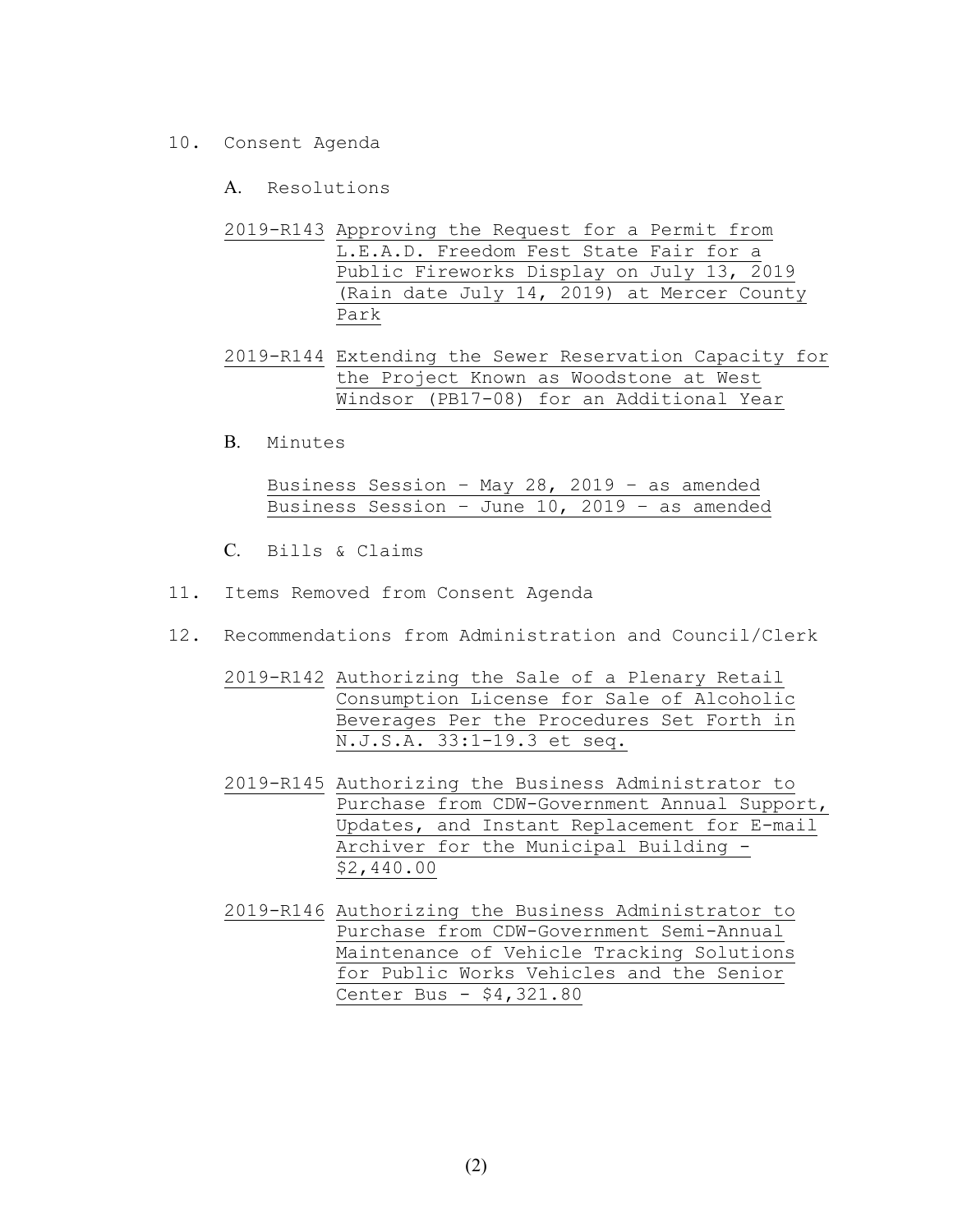- 2019-R147 Authorizing the Business Administrator to Execute Change Order No. 1 with Lucas Brothers for a Decrease (-9.35%) for Final Quantities Adjustment and Project Closeout for the Project Known as 2017 Road Improvement Program for a Net Decrease of \$78,715.46
- 13. Introduction of Ordinances
- 14. Additional Public Comment (three-minute limit per person)
- 15. Council Reports/Discussion/New Business
- 16. Administration Updates
- 17. Closed Session
- 18. Adjournment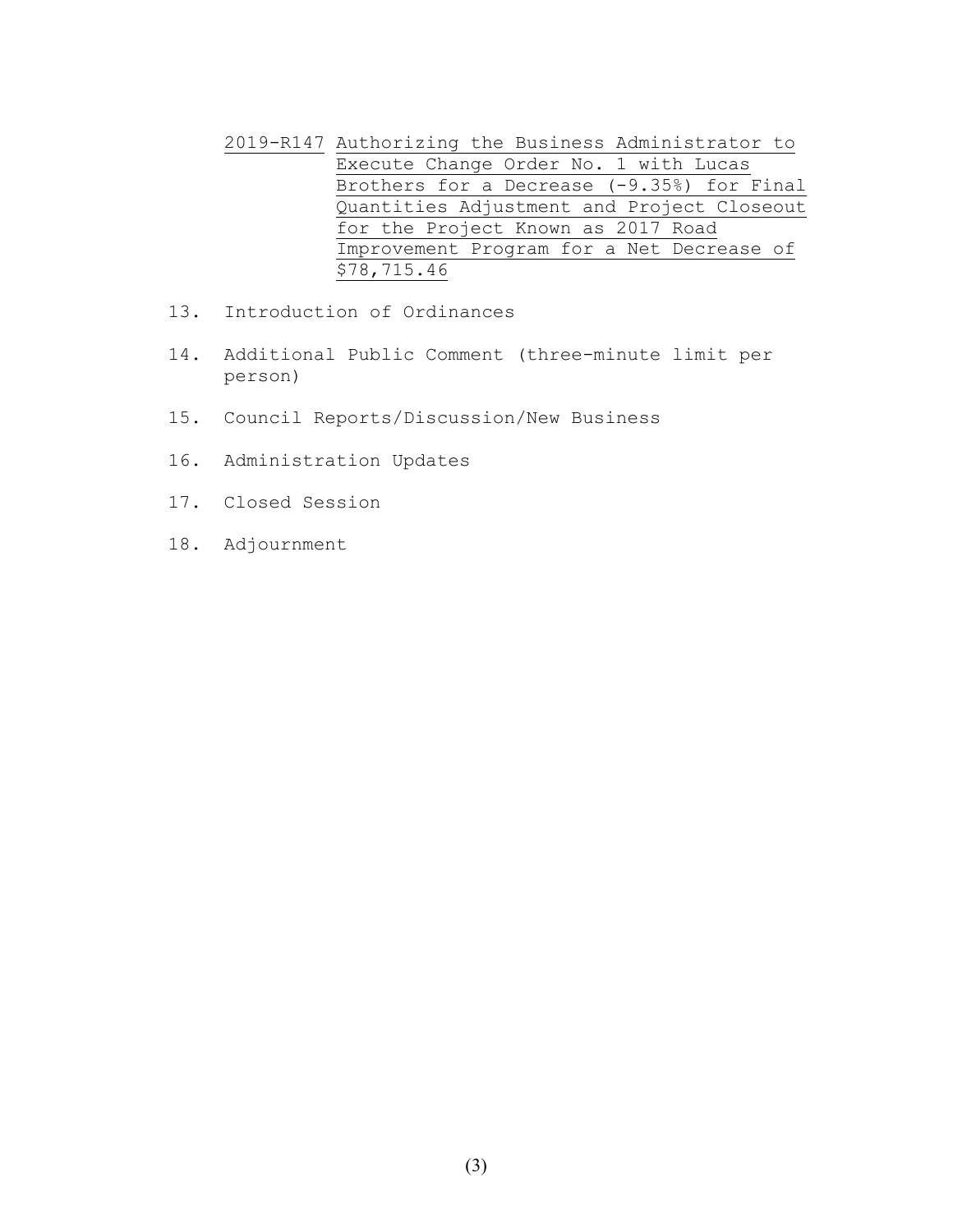### ORDINANCE NO. 2019 -21

### TOWNSHIP OF WEST WINDSOR COUNTY OF MERCER STATE OF NEW JERSEY

### AN ORDINANCE TO RELEASE, VACATE, AND EXTINGUISH ANY AND ALL PUBLIC RIGHTS IN EDEN WAY RIGHT-OF-WAY

WHEREAS, the Township Council of the Township of West Windsor, Mercer County, New Jersey has determined, pursuant to a recommendation from the Township Engineer, that there is no detriment to the public good in vacating Eden Way in its entirety as hereinafter described; and

WHEREAS, based on the Township Engineer's recommendation, the Township Council has determined that said Eden Way is no longer needed for street purposes, and the public interest will be served by abandoning, vacating, releasing, and extinguishing any and all public rights that the Township may have in the following described Rights of Way;

NOW, THEREFORE, BE IT ORDAINED by the Township Council of the Township of West Windsor, County of Mercer, State of New Jersey, as follows:

- 1. The public rights and interest in Eden Way as shown on Exhibit "A" and described in Exhibit "B" are hereby vacated, abandoned, extinguished, and released as follows:
	- (a) The vacated Eden Way is hereby defined as the existing Right-of-Way between Harrison Street (County Route 629) to the west and US Route 1 to the east, bounded to the north by Lot 2.01 in Block 2 and to the south by Lot 1.01 in Block 3, and is as described in Exhibit "B";
	- (b) PSE&G, as owner of adjoining Block 3, Lot 14.02, would annex a half width portion of Eden Way identified as Parcel A;
	- (c) The Trustees of Princeton University, as owner of adjoining lots Block 2, Lot 2.01 and Block 3, Lot 1.01 would annex the balance of the Eden Way Right-of-Way to Block 3, Lot 1.01, identified as Parcel B;
	- (d) The aforesaid Eden Way is hereby vacated and shall be annexed to the lots owned by the adjoining property owners, being Parcel A, Block 3, Lot 14.02 to PSE&G; and Parcel B, Block 3, Lot 1.01 to The Trustees of Princeton University;
	- (e) The Mayor is authorized to execute Deeds of Road Vacation to effectuate the vacation and annexation of the Eden Way Right-of-Way into Block 3, Lot 14.02 (Parcel A) and Block 3, Lot 1.01 (Parcel B), respectively.
- 2. It is noted for the record that it is the underlying property owner's intention to consolidate Block 2, Lot 2.01 into a one tax parcel currently known as Lot 1.01 in Block 3.
- 3. All rights and privileges now possessed by any public utility or CATV company to maintain, repair and/or replace their existing facilities in, adjacent, over or under the said Eden Way, are hereby expressly reserved and excepted from this vacation.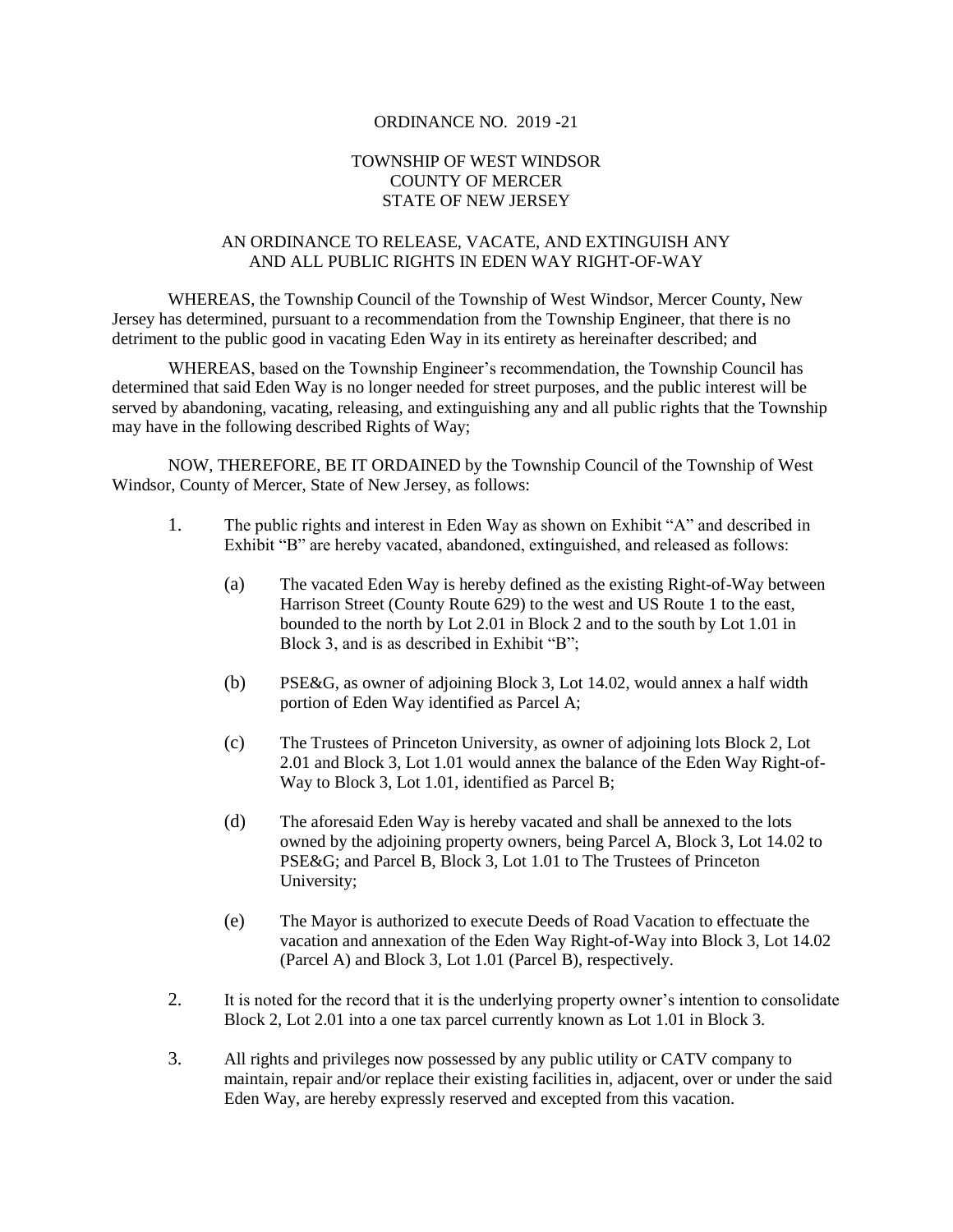- 4. All ordinances or parts of ordinances which are inconsistent with this ordinance are repealed as to their inconsistencies only.
- 5. This ordinance shall become effective twenty (20) days after action or inaction by the Mayor as provided by law or an override of a mayoral veto by the Township Council, whichever is applicable. Publication shall be in accordance with law.

INTRODUCTION: June 24, 2019 PUBLIC HEARING: ADOPTION: PUBLIC APPROVAL: EFFECTIVE DATE: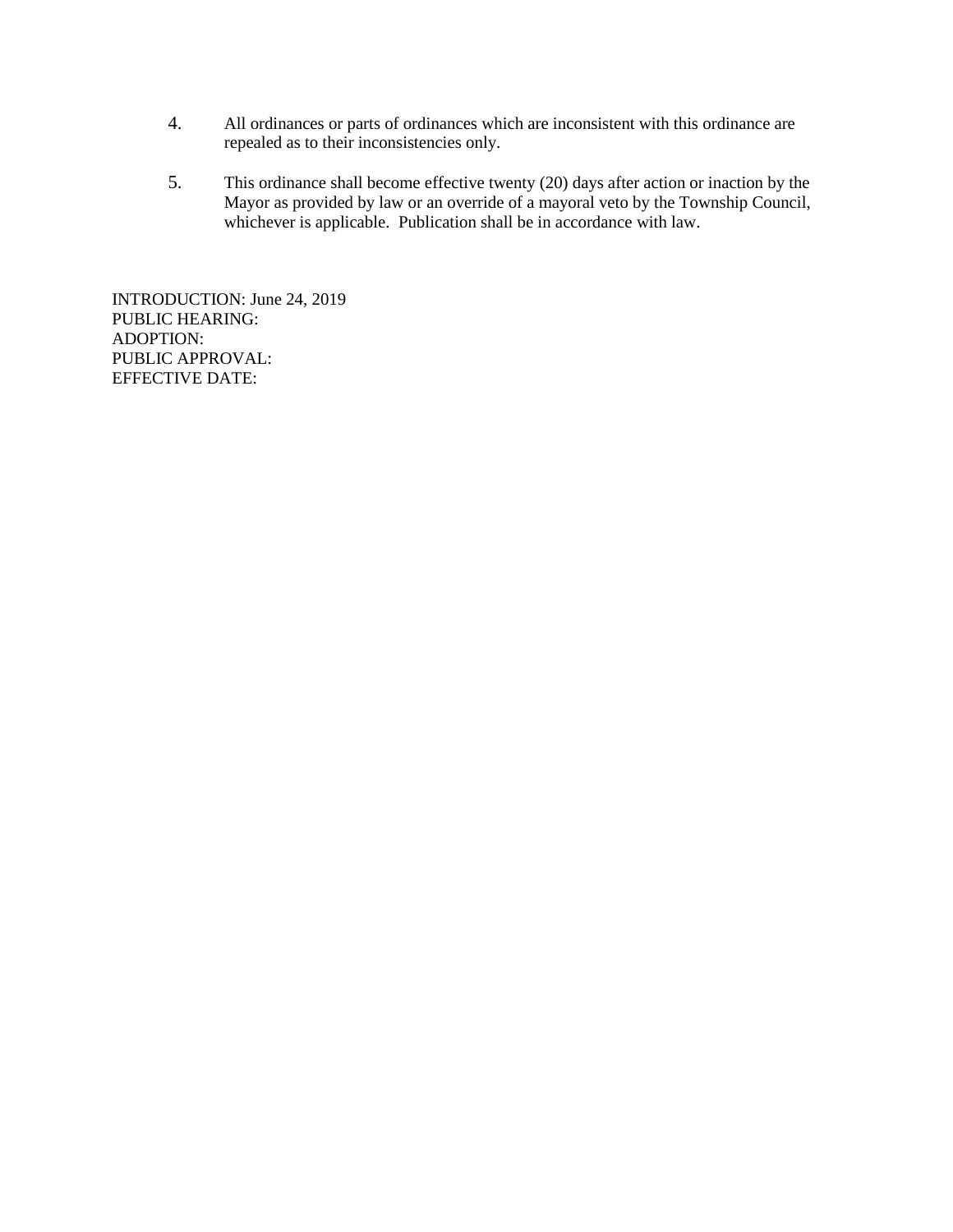- WHEREAS, there exists in the Township of West Windsor the authority to issue a new plenary retail consumption license for the sale of alcoholic beverages; and
- WHEREAS, the Township Council has determined to sell at a public sale one new plenary retail consumption license; and
- WHEREAS, pursuant to *N.J.S.A.* 33:1-19.3, it is the desire of the Township of West Windsor to accept bids for said new license as required by law.
- NOW, THEREFORE, BE IT RESOLVED by the Township Council of the Township of West Windsor, County of Mercer, State of New Jersey, as follows:
	- 1. That the Township of West Windsor hereby determined that it will sell at public sale one new plenary retail consumption license for the sale of alcoholic beverages, in accordance with the procedures set forth at *N.J.S.A.* 33:1-19.3 *et seq.*
	- 2. That the Township Clerk shall publish a notice of the proposed issuance of an alcoholic beverage license, indicating that applications therefore will be accepted by the Township at the time, date and place specified in the notice, after which no further applications will be accepted.
	- 3. That said notice shall be published in a newspaper circulating generally in the municipality at least two times, at least one week apart, the second of which shall be at least 30 days prior to the date of sale.
	- 4. That the minimum bid price for the new alcoholic beverage consumption license shall be \$700,000.00.
	- 5. That bids must be made upon the Proposal Form available in the Office of the Township Clerk. The name and address of the bidder shall appear on the outside of the sealed envelope. All bidders must be qualified to have an interest in a retail alcoholic license under the standards set forth in the Alcoholic Beverage Control Act, the Rules and Regulations promulgated thereunder, and any applicable municipal ABC Ordinances.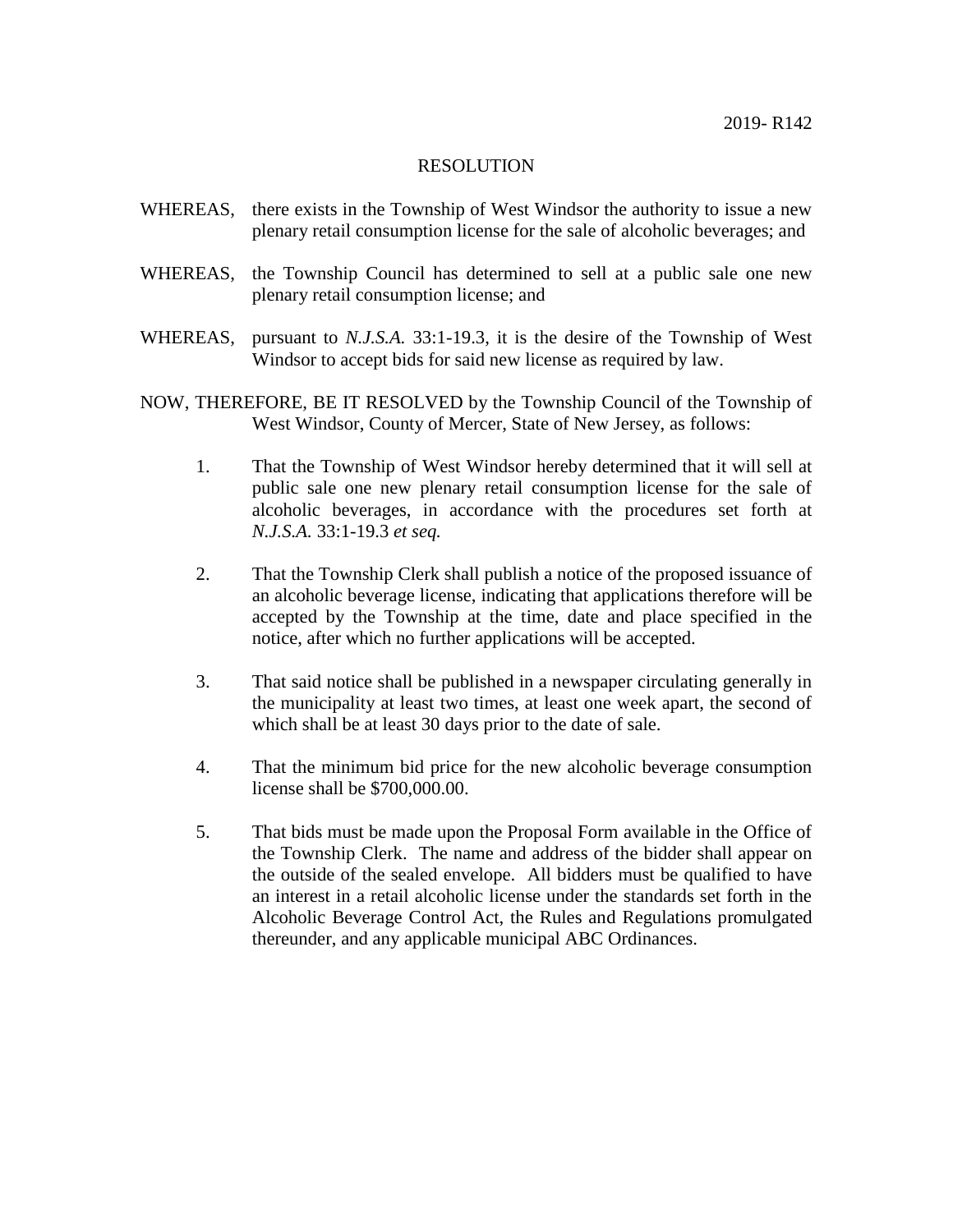# Page 2 2019-R142

- 6. That the bid must contain a deposit in the form of a certified check for 20% of the bid price. The highest bidder shall pay the balance of the bid to the Township Clerk in the form of cash or certified check within 72 hours of the adoption of a resolution accepting the highest qualified bid. In the event of a default or breach of promise by the successful bidder, all deposit monies shall be forfeited to the Township.
- 7. That the Township reserves the right to reject any and all bids if the highest bid is not accepted.
- 8. That the municipality shall only award the license to the person who is the highest qualified bidder with the understanding that the license will actually be situated subsequently through the place-to-place transfer application process and must be in use within two years of award of the license.
- 9. That the successful applicant must comply with all ordinances of West Windsor Township in locating the license.
- 10. The sale may be postponed or canceled at any time prior to the opening of the bids.

Adopted: July 8, 2019

I hereby certify that the above resolution was adopted by the West Windsor Township Council at their meeting held on the  $8<sup>th</sup>$  day of July 2019.

Gay M. Huber Township Clerk West Windsor Township

\_\_\_\_\_\_\_\_\_\_\_\_\_\_\_\_\_\_\_\_\_\_\_\_\_\_\_\_\_\_\_\_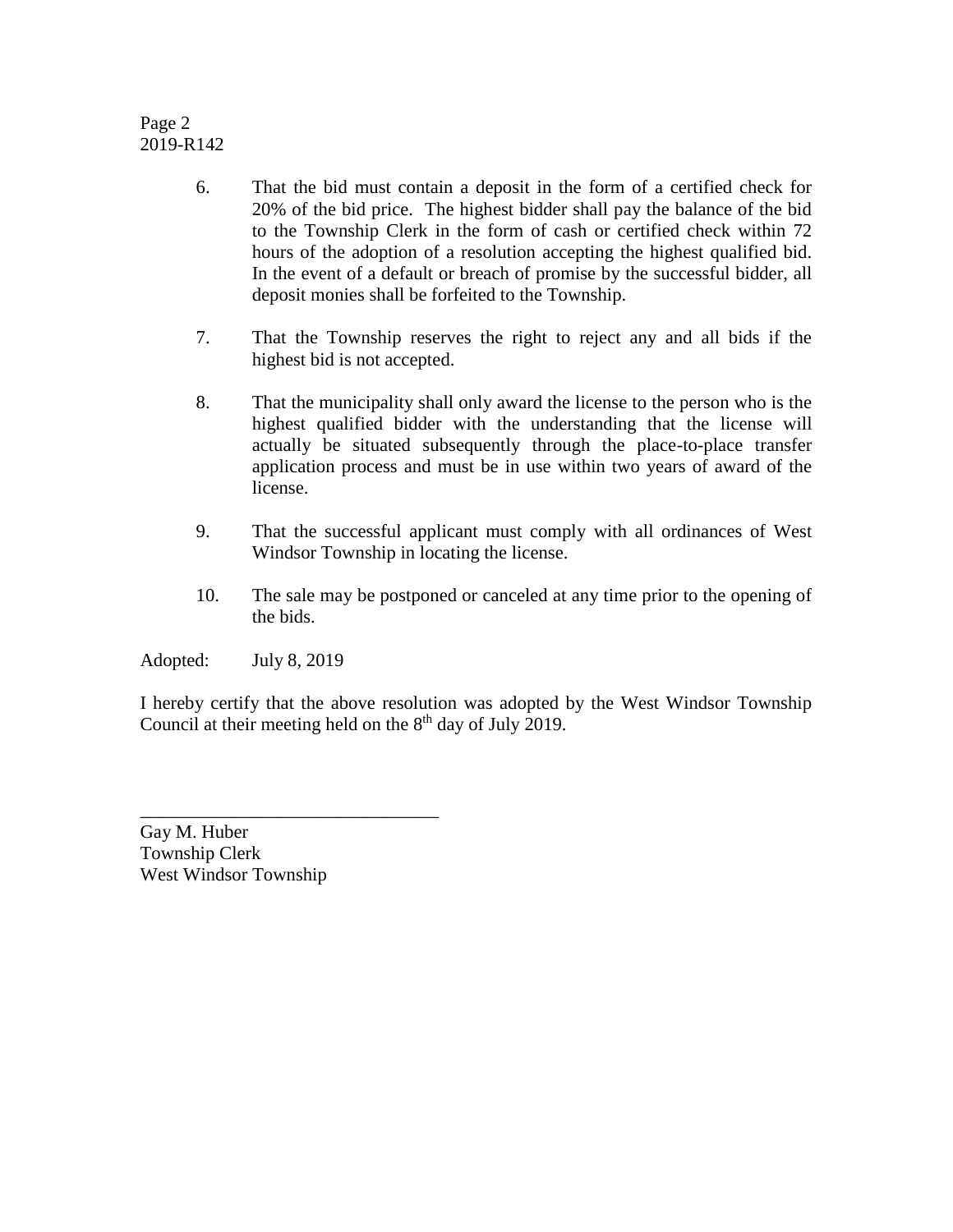- WHEREAS, LEAD Freedom Fest State Fair desires to conduct a public firework display located at Mercer County Park on July 13, 2019, with a rain date of July 14, 2019; and
- WHEREAS, said fireworks display shall be conducted by  $D \& M$  Fireworks LLC, a U.S. Department of Treasury, Bureau of Alcohol, Tobacco and Firearms licensed Importer of Fireworks, license number 8-PA-011-51-5E-02057 and
- WHEREAS, the New Jersey Uniform Fire Code N.J.A.C. 5:70-3, F-3301.2.4.3 requires that the governing body approve said fireworks display by resolution prior to granting of a permit by the Fire Marshal; and
- WHEREAS, the Township Fire Marshal has designated the fireworks display must commence by 9:30 p.m. and conclude no later than 10:00 p.m.; and
- WHEREAS, the minimum insurance coverage required by N.J.A.C. 5:70, F-3301.2.4.2 is \$500,000; and
- WHEREAS, D & M Fireworks LLC carries \$4,000,000 insurance coverage; and
- WHEREAS, the Fire Marshal has communicated with the Chief of Police, and the Fire Chief of West Windsor Fire Company who will provide police, and fire protection for said fireworks display; and
- WHEREAS, the Chief of Police, and Fire Chief have given their approval; and
- WHEREAS, West Windsor Fire and Emergency Services will provide emergency medical services; and
- WHEREAS, the Fire Marshal has reviewed the application for permit, insurance requirements and other applicable regulations; and
- WHEREAS, the Fire Marshal has found all to be in order; and
- WHEREAS, the Fire Marshal recommends the approval of said resolution.

\_\_\_\_\_\_\_\_\_\_\_\_\_

NOW, THEREFORE BE IT RESOLVED, by the Township Council of the Township of West Windsor that this resolution is adopted and that a permit may be granted by the West Windsor Township Fire Marshal, upon his approval, for a fireworks display.

Adopted: July 8, 2019

I hereby certify that the above resolution was adopted by the West Windsor Township Council at their meeting held on the 8th day of July, 2019.

Gay M. Huber Township Clerk West Windsor Township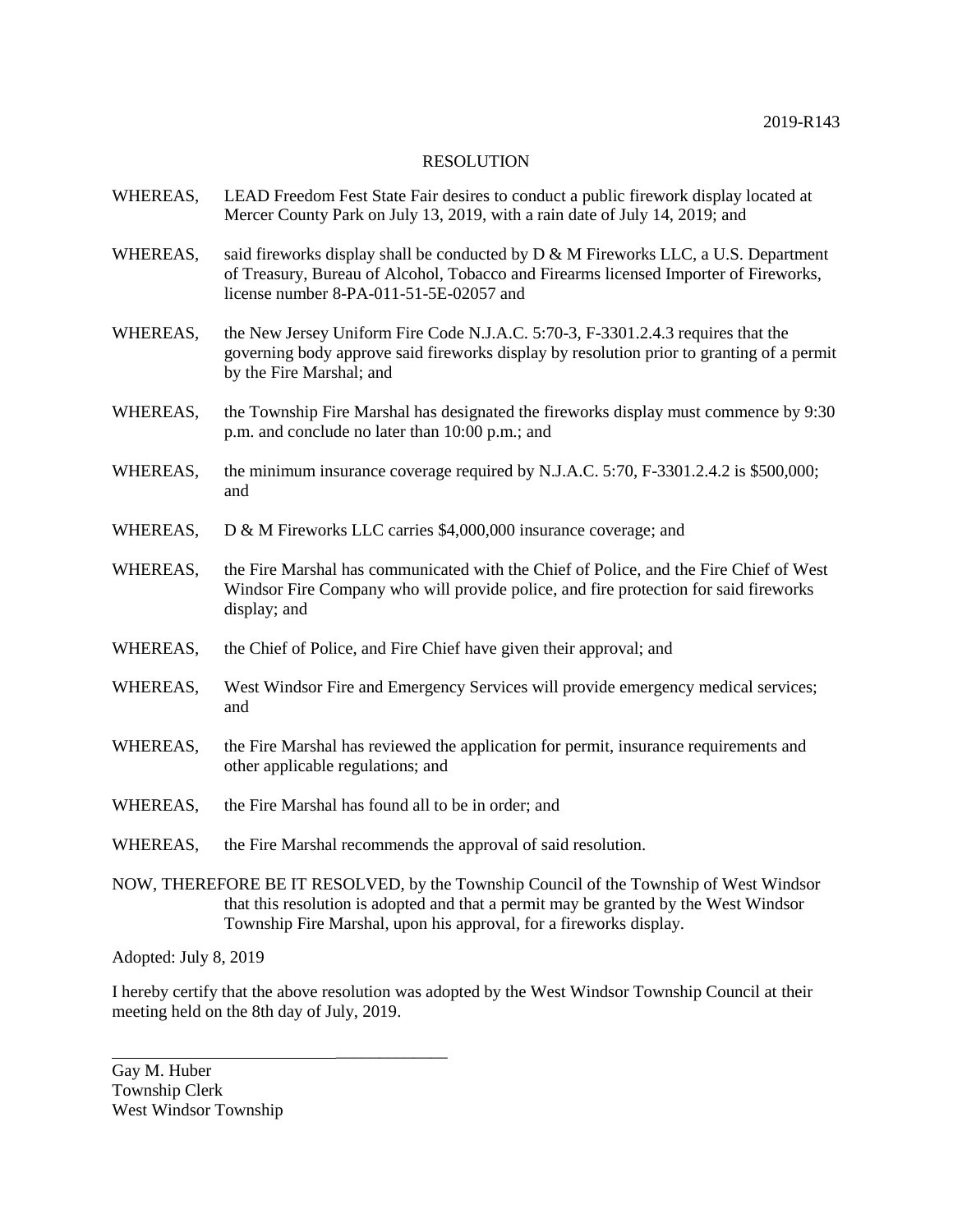- WHEREAS, West Windsor Township Council granted a reservation of sanitary sewer capacity in the amount of 93,675 gallons per day for the project known as Woodstone at West Windsor (PB17-08) located at Block 7, Lot 61.02 on July 9, 2018; and
- WHEREAS, Woodmont Properties, a developer of the project, has submitted a request for an extension for reservation of sewer capacity in the public sewer system for said project; and
- WHEREAS, the Township Engineer has certified that there remains sufficient capacity in the existing downstream sanitary sewer system to accommodate the increase in average daily flow of a total of 93,675 gallons of wastewater that is estimated to be generated by the proposed development.
- NOW, THEREFORE, BE IT RESOLVED**,** by the Township Council of the Township of West Windsor that the reservation of sewer capacity in the municipal wastewater collection system in the total amount of 93,675 gallons per day, is hereby extended for a period of one (1) year for the project known as Woodstone at West Windsor (PB17-08) located at Block 7, Lot 61.02.

Adopted: July 8, 2019

I hereby certify this is a true copy of a Resolution adopted by the West Windsor Township Council at their meeting held on the  $8<sup>th</sup>$  day of July 2019.

Gay M. Huber Township Clerk Township of West Windsor

\_\_\_\_\_\_\_\_\_\_\_\_\_\_\_\_\_\_\_\_\_\_\_\_\_\_\_\_\_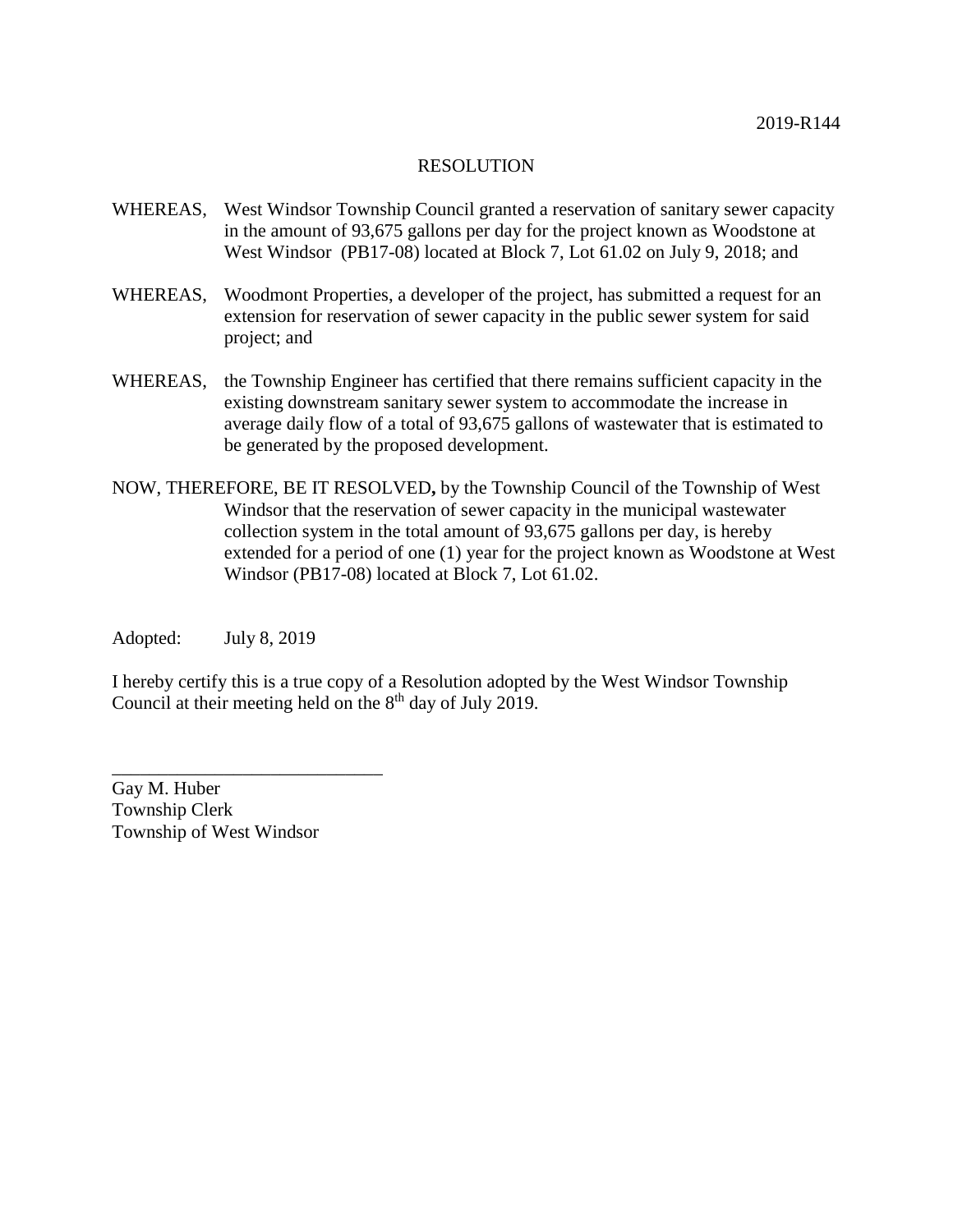- WHEREAS, the Township of West Windsor, pursuant to N.J.S.A. 40A:11-12a and N.J.A.C. 5:34-7.29(c), may by resolution and without advertising for bids, purchase any goods or services under the State of New Jersey Cooperative Purchasing Program for any State contracts entered into on behalf of the State by the Division of Purchase and Property in the Department of the Treasury; and
- WHEREAS, the Township of West Windsor has the need on a timely basis to purchase technological goods or services utilizing State contracts; and
- WHEREAS, CDW Government is an authorized vendor under NJ State Contract M0003-89849 and SHI International is an authorized vendor under NJ State Contract M0003- 89851, and
- WHEREAS, the following resolutions were approved and certification of funds were authorized as follows:

| 2019-R022 | <b>SHI</b> International | 1/7/2019  | \$85,000.00  | COF 2019-02 |
|-----------|--------------------------|-----------|--------------|-------------|
| 2019-R060 | <b>SHI</b> International | 3/4/2019  | \$4,397.90   | COF 2019-33 |
| 2019-R070 | <b>SHI</b> International | 3/18/2019 | \$23,590.00  | COF 2019-40 |
| 2019-R093 | CDW-Government           | 4/15/2019 | \$5,055.00   | COF 2019-50 |
| 2019-R095 | <b>SHI</b> International | 4/15/2019 | \$14,900.00  | COF 2019-49 |
| 2019-R116 | CDW-Government           | 5/28/2019 | \$14,850.00  | COF 2019-58 |
|           |                          |           | \$147,792.90 |             |

- WHEREAS, the Township needs to purchase Barracuda Energize Updates and Instant Replacement for the Township's Message Archiver from CDW-Government M0003-89849 in the amount of \$2,440.00; and
- WHEREAS, the Chief Financial Officer has certified the availability of funds in the following account for these purchases:

Administration Technology/Computer Services 105 04 268 \$2,440.00

- NOW, THEREFORE, BE IT RESOLVED, that the Township Council authorizes the Business Administrator Marlena Schmid to purchase the above from CDW-Government under NJ State Contracts M0003-89849; and
- BE IT FURTHER RESOLVED, that the authorization to the existing New Jersey State Contract M0003-89849 is amended to reflect the \$2,440.00 increase from \$147,792.90 to \$150,232.90.

Adopted: July 8, 2019

I hereby certify that the above Resolution was adopted by the West Windsor Township Council at their meeting held on the  $8<sup>th</sup>$  day of July 2019.

Gay M. Huber Township Clerk West Windsor Township

\_\_\_\_\_\_\_\_\_\_\_\_\_\_\_\_\_\_\_\_\_\_\_\_\_\_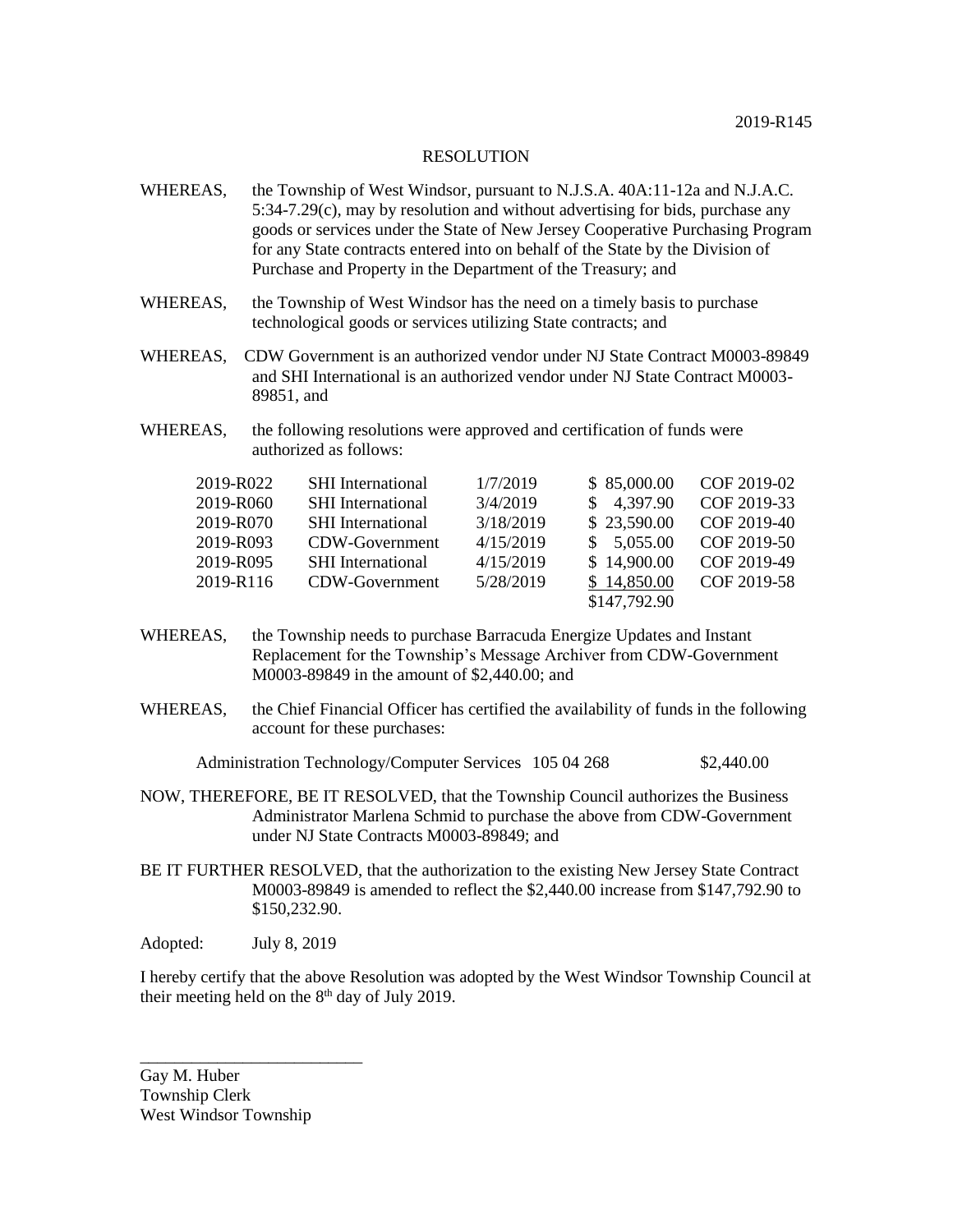- WHEREAS, the Township of West Windsor, pursuant to N.J.S.A. 40A:11-12a and N.J.A.C. 5:34-7.29(c), may by resolution and without advertising for bids, purchase any goods or services under the State of New Jersey Cooperative Purchasing Program for any State contracts entered into on behalf of the State by the Division of Purchase and Property in the Department of the Treasury; and
- WHEREAS, the Township of West Windsor has the need on a timely basis to purchase technological goods or services utilizing State contracts; and
- WHEREAS, CDW Government is an authorized vendor under NJ State Contract M0003-89849 and SHI International is an authorized vendor under NJ State Contract M0003-89851, and
- WHEREAS, the following resolutions were approved and certification of funds were authorized as follows:

| 2019-R022 | <b>SHI</b> International | 1/7/2019  | \$85,000.00  | COF 2019-02 |
|-----------|--------------------------|-----------|--------------|-------------|
| 2019-R060 | <b>SHI</b> International | 3/4/2019  | \$ 4,397.90  | COF 2019-33 |
| 2019-R070 | <b>SHI</b> International | 3/18/2019 | \$23,590.00  | COF 2019-40 |
| 2019-R093 | CDW-Government           | 4/15/2019 | \$5,055.00   | COF 2019-50 |
| 2019-R095 | <b>SHI</b> International | 4/15/2019 | \$14,900.00  | COF 2019-49 |
| 2019-R116 | CDW-Government           | 5/28/2019 | \$14,850.00  | COF 2019-58 |
| 2019-R145 | CDW-Government           | 7/8/2019  | \$2,440.00   | COF 2019-65 |
|           |                          |           | \$150,232.90 |             |

- WHEREAS, the Township needs to pay semi-annual subscription costs for Vehicle Tracking Solutions fleet tracking from SHI International under New Jersey State Contract M0003-89851 in the amount of \$4,321.80; and
- WHEREAS, the Chief Financial Officer has certified the availability of funds in the following account for these purchases:

Administration Technology/Computer Services 105 04 268 \$4,321.80

- NOW, THEREFORE, BE IT RESOLVED, that the Township Council authorizes the Business Administrator Marlena Schmid to purchase the above from SHI International under NJ State Contracts M0003-89851; and
- BE IT FURTHER RESOLVED, that the authorization to the existing New Jersey State Contract M0003 is amended to reflect the \$4,321.80 increase from \$150,232.90 to \$154,554.70.

Adopted: July 8, 2019

I hereby certify that the above Resolution was adopted by the West Windsor Township Council at their meeting held on the  $8<sup>th</sup>$  day of July 2019.

Gay M. Huber Township Clerk West Windsor Township

\_\_\_\_\_\_\_\_\_\_\_\_\_\_\_\_\_\_\_\_\_\_\_\_\_\_